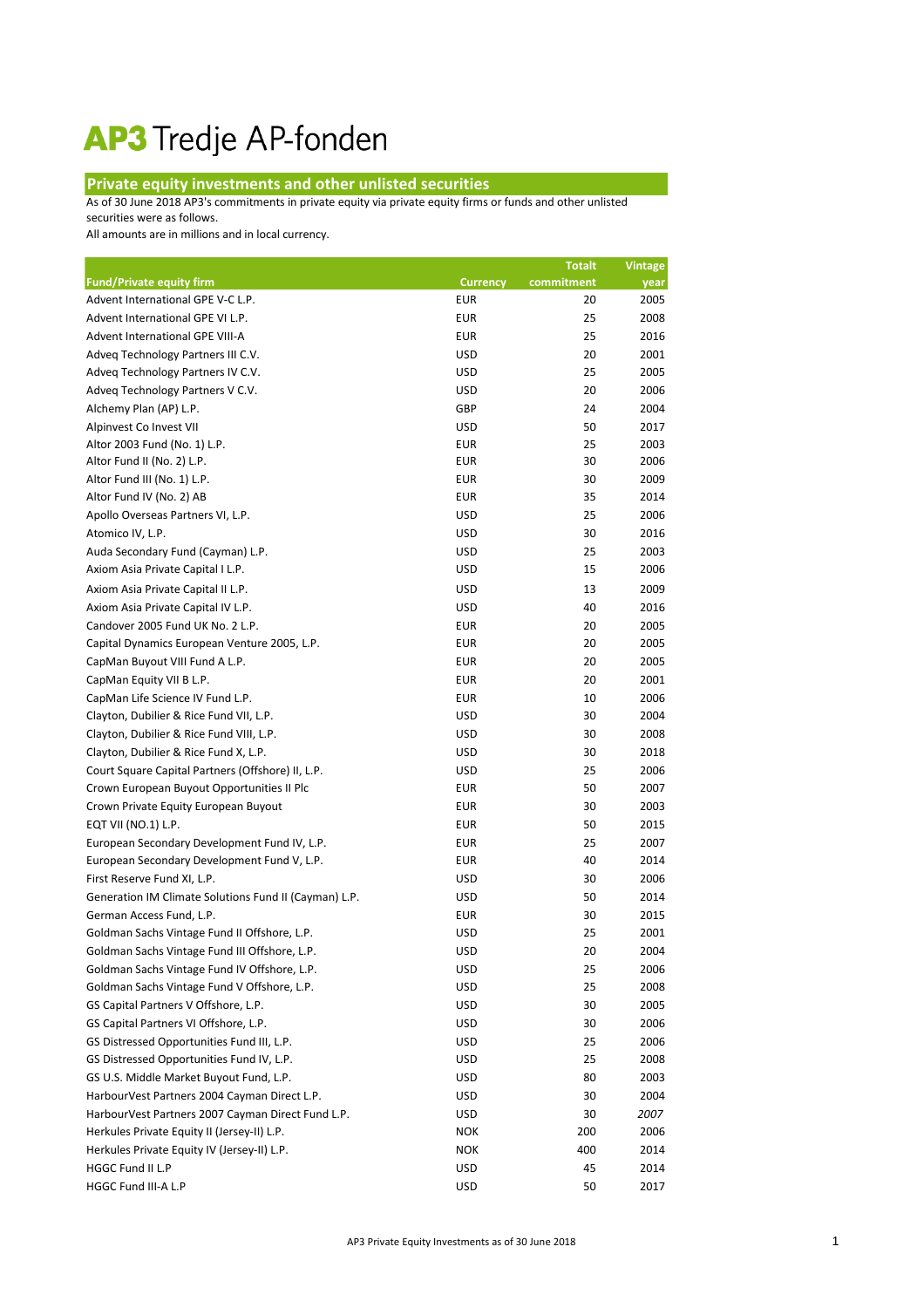|                                                             |                          | <b>Totalt</b> | <b>Vintage</b> |
|-------------------------------------------------------------|--------------------------|---------------|----------------|
| <b>Fund/Private equity firm</b>                             | <b>Currency</b>          | commitment    | year           |
| Highstar Capital III Prism Fund, L.P.                       | <b>USD</b>               | 30            | 2007           |
| HIPEP IV - European Venture Partnership L.P.                | <b>EUR</b>               | 20            | 2001           |
| Impilo AB Investment Pool 1, L.P.                           | <b>SEK</b>               | 350           | 2017           |
| InnKap 3 Partners Sweden KB                                 | 1) EUR                   | $\mathbf{1}$  | 2000           |
| InnKap 4 Partners L.P.                                      | <b>EUR</b>               | 20            | 2006           |
| Kelso Investment Associates IX, L.P.                        | <b>USD</b>               | 50            | 2015           |
| Kelso Investment Associates VII, L.P.                       | <b>USD</b>               | 25            | 2004           |
| Kelso Investment Associates VIII, L.P.                      | <b>USD</b>               | 30            | 2007           |
| Keyhaven Capital Partners I, L.P.                           | <b>EUR</b>               | 25            | 2003           |
| Keyhaven Capital Partners II, L.P.                          | <b>EUR</b>               | 25            | 2006           |
| Keyhaven Capital Partners III, L.P.                         | <b>EUR</b>               | 20            | 2009           |
| Levine Leichtman Capital Parterns VI, L.P.                  | <b>USD</b>               | 50            | 2017           |
| Lexington Capital Partners VI-B (Offshore), L.P.            | <b>USD</b>               | 30            | 2005           |
| Litorina Kapital III L.P.                                   | <b>SEK</b>               | 150           | 2007           |
| LLCP Co Investment Fund                                     | <b>USD</b>               | 50            | 2015           |
| MCP Opportunity Secondary Program III, L.P.                 | <b>EUR</b>               | 25            | 2015           |
| New Mountain Partners IV L.P.                               | <b>USD</b>               | 50            | 2014           |
| New Mountain Partners V L.P.                                | <b>USD</b>               | 50            | 2017           |
| Newbury Equity Partners I (Cayman), L.P.                    | <b>USD</b>               | 30            | 2006           |
| Newbury Equity Partners II, L.P.                            | <b>USD</b>               | 25            | 2010           |
| Newbury Equity Partners IV, L.P.                            | <b>USD</b>               | 50            | 2017           |
| Northzone VII L.P.                                          | <b>EUR</b>               | 25            | 2014           |
| Northzone VIII L.P.                                         | <b>EUR</b>               | 25            | 2016           |
| Oak Hill Capital Partners II (Cayman), L.P.                 | <b>USD</b>               | 25            | 2004           |
| Oak Hill Capital Partners III, L.P.                         | <b>USD</b>               | 30            | 2007           |
| Oak Hill Capital Partners IV, L.P.                          | <b>USD</b>               | 50            | 2017           |
| Pacific Equity Partners V-C                                 | <b>AUD</b>               | 50            | 2015           |
| Pantheon Asia Fund IV Ltd                                   | <b>USD</b>               | 15            | 2006           |
| Pantheon Asia Fund V, L.P.                                  | <b>USD</b>               | 15            | 2007           |
| PineBridge Vantage Capital, L.P.                            | <b>USD</b>               | 30            | 2005           |
| Priveg Investment Fund III KB                               | <b>SEK</b>               | 200           | 2005           |
| RCP Fund IV Feeder, Ltd                                     | <b>USD</b>               | 15            | 2006           |
| RCP Fund IX Feeder, Ltd                                     | <b>USD</b>               | 25            | 2014           |
| RCP Fund V Feeder, Ltd                                      | <b>USD</b>               | 15            | 2007           |
| RCP Fund VI Feeder, Ltd                                     | <b>USD</b>               | 15            | 2008           |
| RCP Fund VII Feeder, Ltd                                    | <b>USD</b>               | 15            | 2009           |
| RCP Fund X Feeder, L.P.                                     | <b>USD</b>               | 25            | 2015           |
| RCP Fund XII EU Feeder, SCSP                                | <b>USD</b>               | 25            | 2018           |
| Rhône Offshore Partners II L.P.                             | <b>USD</b>               | 20            | 2002           |
| Sixth Cinven Fund                                           | EUR                      | 30            | 2016           |
| <b>Standout Capital I AB</b>                                | <b>SEK</b>               | 200           | 2016           |
| StepStone International Investors II L.P.                   | <b>EUR</b>               | 20            | 2004           |
| Sustainable Technologies Fund I L.P.                        | <b>EUR</b>               | 15            | 2007           |
| Swedestart Tech KB                                          | <b>SEK</b>               | 80            | 2000           |
| The Rise Fund L.P.                                          | <b>USD</b>               | 50            | 2018           |
| Top Tier Venture Capital II Int Ltd                         | <b>USD</b>               | 30            | 2002           |
| Top Tier Venture Capital III Int Ltd                        | <b>USD</b>               | 30            | 2005           |
| Top Tier Venture Capital IV Int Ltd                         | <b>USD</b>               | 30            | 2007           |
| Trilantic Capital Partners VI Parallel (North America) L.P. | <b>USD</b>               | 50            | 2018           |
| Valedo Partners Fund I AB                                   | <b>SEK</b>               | 200           | 2006           |
| Warburg Pincus Private Equity IX, L.P.                      | <b>USD</b>               | 30            | 2005           |
| Warburg Pincus Private Equity VIII, L.P.                    | <b>USD</b>               | 35            | 2001           |
| Warburg Pincus Private Equity X, L.P.                       | <b>USD</b>               | 30            | 2007           |
| Warburg Pincus Private Equity XI, L.P.                      | <b>USD</b>               | 50            | 2013           |
| Warburg Pincus Private Equity XII-E, L.P.                   | <b>USD</b>               | 45            | 2015           |
| Welsh, Carson, Anderson & Stowe XII L.P.                    | <b>USD</b><br><b>USD</b> | 50            | 2015           |
| VenCap 10 US Class Ltd<br>VenCap 12 Limited                 | <b>USD</b>               | 25<br>29      | 2004<br>2007   |
| VenCap 6 LLC                                                | <b>USD</b>               | 26            | 1997           |